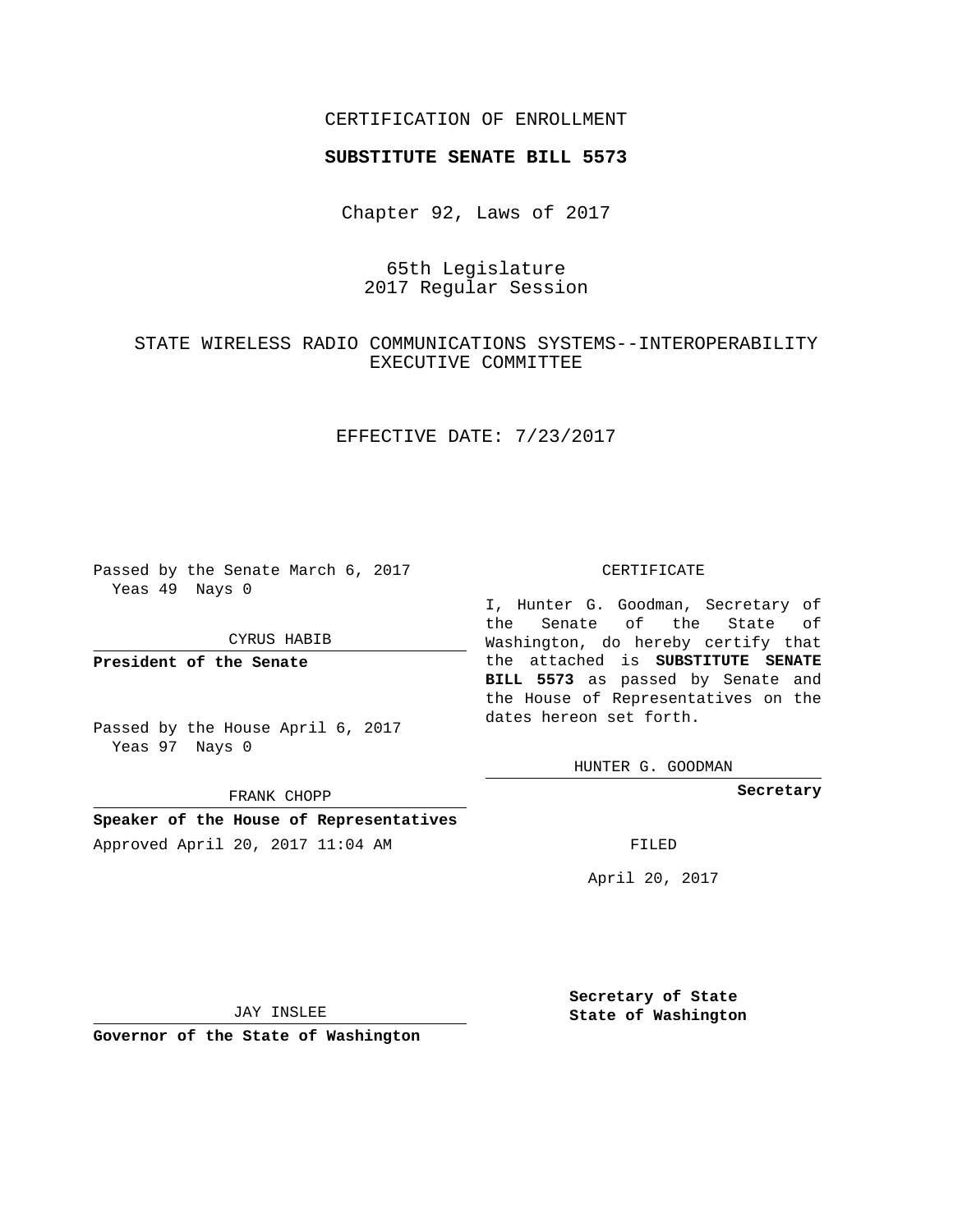### **SUBSTITUTE SENATE BILL 5573**

Passed Legislature - 2017 Regular Session

**State of Washington 65th Legislature 2017 Regular Session**

**By** Senate State Government (originally sponsored by Senators McCoy, Hunt, and Miloscia; by request of Office of the Chief Information Officer)

READ FIRST TIME 02/17/17.

1 AN ACT Relating to increasing membership of the state 2 interoperability executive committee and foster radio system 3 interoperability; and amending RCW 43.105.331 and 43.105.020.

4 BE IT ENACTED BY THE LEGISLATURE OF THE STATE OF WASHINGTON:

5 **Sec. 1.** RCW 43.105.331 and 2015 3rd sp.s. c 1 s 213 are each 6 amended to read as follows:

7 (1) The director shall appoint a state interoperability executive 8 committee, the membership of which must include, but not be limited 9 to, representatives of the military department, the Washington state 10 patrol, the department of transportation, the office of the state 11 chief information officer, the department of natural resources, the 12 department of fish and wildlife, the department of health, the 13 department of corrections, city and county governments, state and 14 local fire chiefs, police chiefs, and sheriffs, ((and)) state and 15 local emergency management directors, tribal nations, and public 16 safety answering points, commonly known as 911 call centers. The 17 chair and legislative members of the board will serve as nonvoting ex 18 officio members of the committee. Voting membership may not exceed 19 ((fifteen)) twenty-two members.

20 (2) The director shall appoint the chair of the committee from 21 among the voting members of the committee.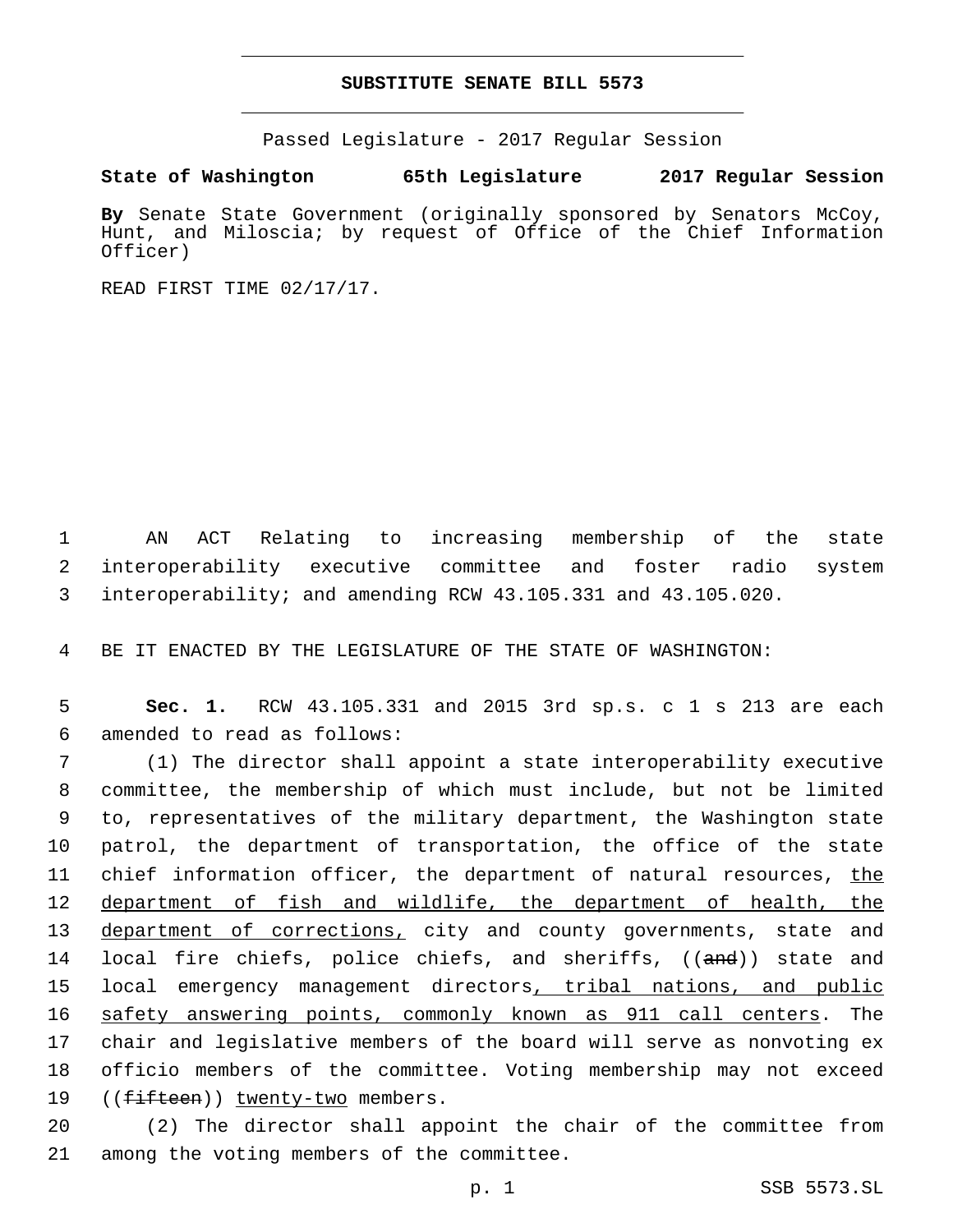(3) The state interoperability executive committee has the 2 following responsibilities:

 (a) Develop policies and make recommendations to the office for technical standards for state wireless radio communications systems, including emergency communications systems. The standards must address, among other things, the interoperability of systems, taking into account both existing and future systems and technologies;

 (b) Coordinate and manage on behalf of the office the licensing and use of state-designated and state-licensed radio frequencies, including the spectrum used for public safety and emergency communications, and serve as the point of contact with the federal communications commission and the first responders network authority on matters relating to allocation, use, and licensing of radio 14 spectrum;

 (c) Coordinate the purchasing of all state wireless radio 16 communications system equipment to ensure that:

 (i) ((After the transition from a radio over internet protocol 18 network,)) Any new trunked radio system shall be, at a minimum, 19 project-25; and

20 (ii) Any new land-mobile radio system that requires advanced 21 digital features shall be, at a minimum, project-25; ((and

22 (iii) Any new system or equipment purchases shall be, at a 23 minimum, upgradable to project-25;))

 (d) Seek support, including possible federal or other funding, for state-sponsored wireless communications systems;

 (e) Develop recommendations for legislation that may be required 27 to promote interoperability of state wireless communications systems;

 (f) Foster cooperation and coordination among public safety and 29 emergency response organizations;

 (g) Work with wireless communications groups and associations to ensure interoperability among all public safety and emergency 32 response wireless communications systems; and

 (h) Perform such other duties as may be assigned by the director to promote interoperability of wireless communications systems.

 (4) The office shall provide administrative support to the 36 committee.

 **Sec. 2.** RCW 43.105.020 and 2016 c 237 s 2 are each amended to read as follows:38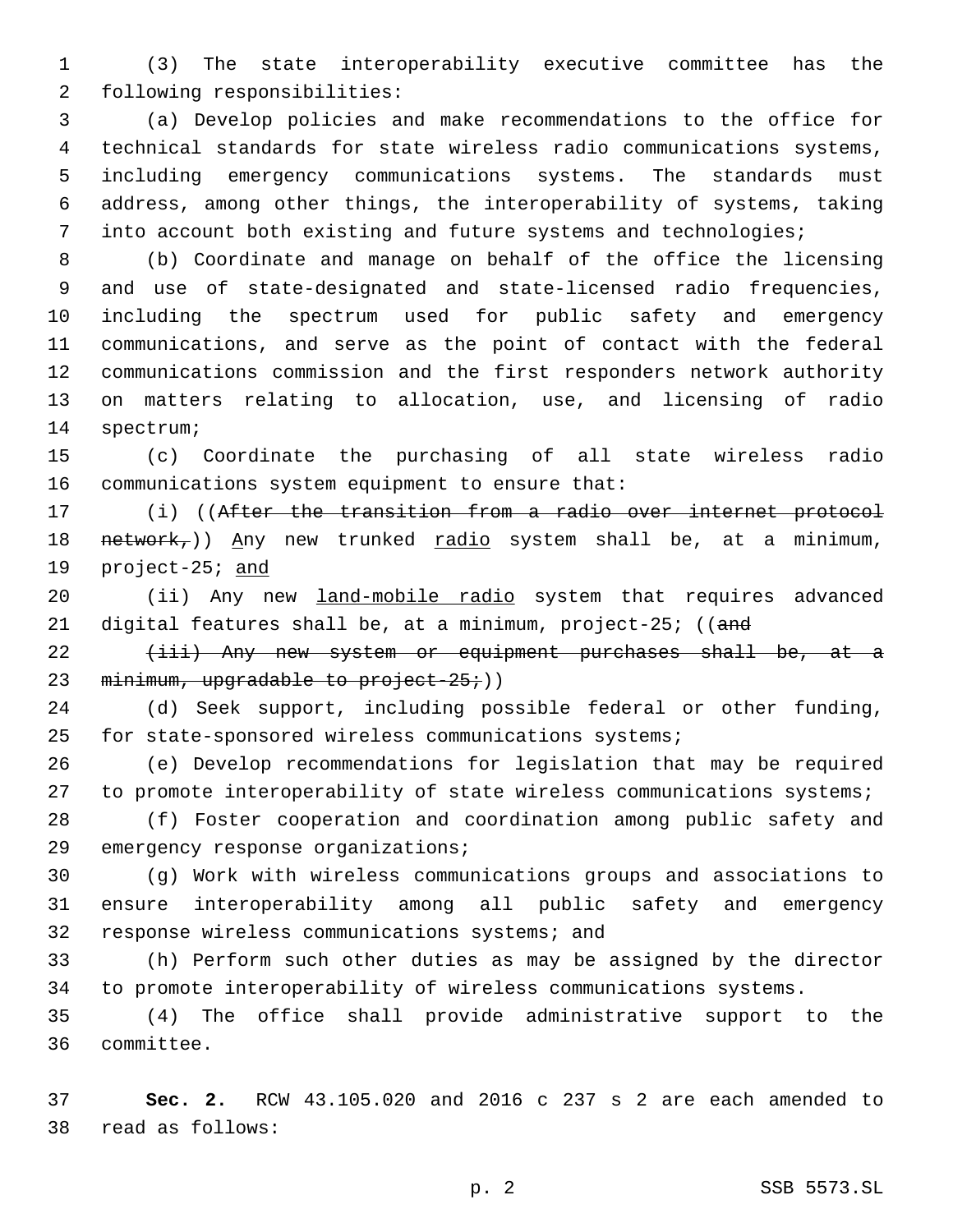The definitions in this section apply throughout this chapter 2 unless the context clearly requires otherwise.

(1) "Agency" means the consolidated technology services agency.

(2) "Board" means the technology services board.

 (3) "Customer agencies" means all entities that purchase or use information technology resources, telecommunications, or services 7 from the consolidated technology services agency.

 (4) "Director" means the state chief information officer, who is the director of the consolidated technology services agency.

 (5) "Enterprise architecture" means an ongoing activity for translating business vision and strategy into effective enterprise change. It is a continuous activity. Enterprise architecture creates, communicates, and improves the key principles and models that describe the enterprise's future state and enable its evolution.

 (6) "Equipment" means the machines, devices, and transmission facilities used in information processing, including but not limited to computers, terminals, telephones, wireless communications system facilities, cables, and any physical facility necessary for the 19 operation of such equipment.

 (7) "Information" includes, but is not limited to, data, text, 21 voice, and video.

 (8) "Information security" means the protection of communication and information resources from unauthorized access, use, disclosure, disruption, modification, or destruction in order to:

(a) Prevent improper information modification or destruction;

 (b) Preserve authorized restrictions on information access and 27 disclosure;

 (c) Ensure timely and reliable access to and use of information; 29 and

 (d) Maintain the confidentiality, integrity, and availability of 31 information.

 (9) "Information technology" includes, but is not limited to, all electronic technology systems and services, automated information handling, system design and analysis, conversion of data, computer programming, information storage and retrieval, telecommunications, requisite system controls, simulation, electronic commerce, radio technologies, and all related interactions between people and machines.38

 (10) "Information technology portfolio" or "portfolio" means a strategic management process documenting relationships between agency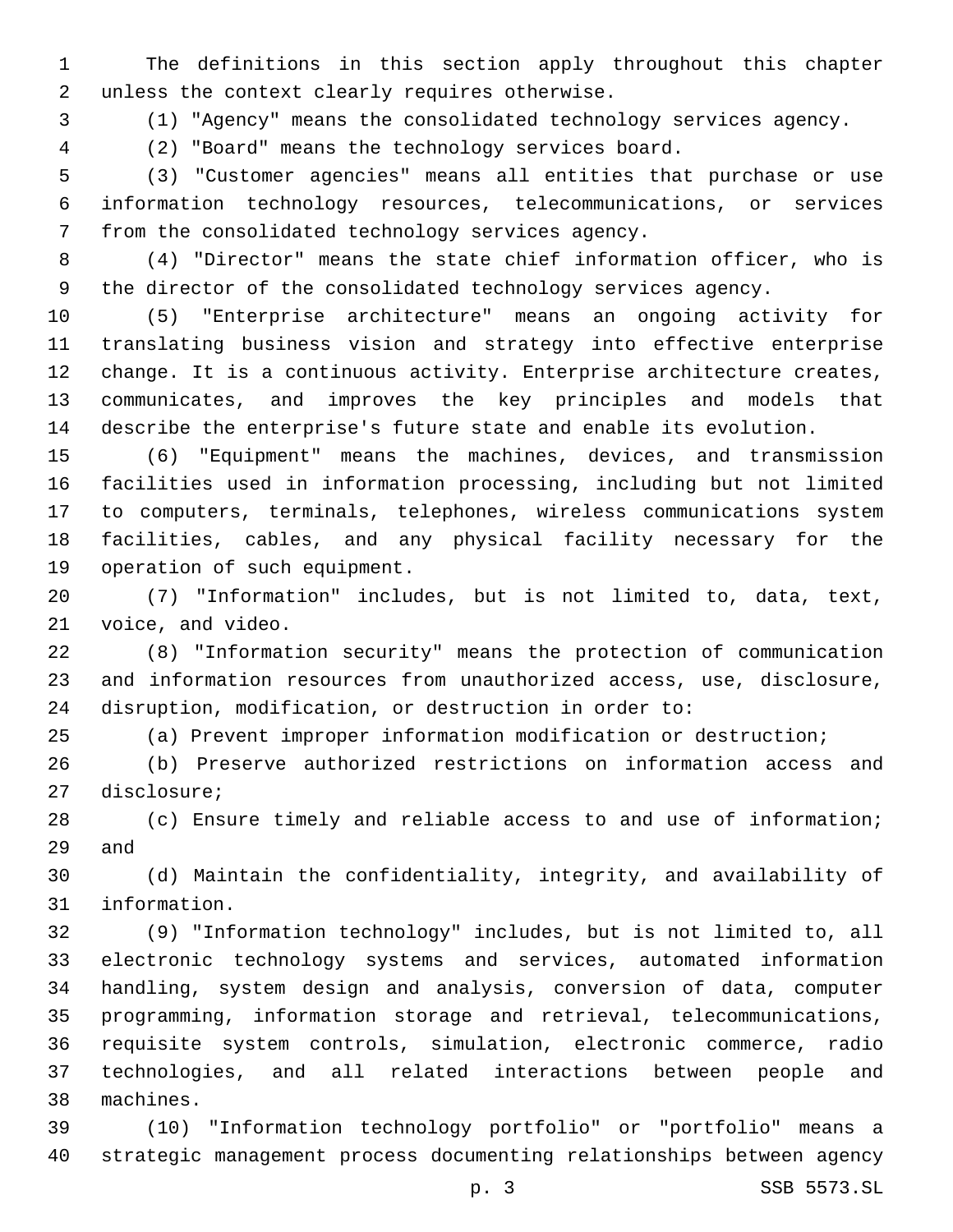missions and information technology and telecommunications 2 investments.

 (11) "K-20 network" means the network established in RCW 43.41.391.4

 (12) "Local governments" includes all municipal and quasi- municipal corporations and political subdivisions, and all agencies of such corporations and subdivisions authorized to contract 8 separately.

 (13) "Office" means the office of the state chief information officer within the consolidated technology services agency.

 (14) "Oversight" means a process of comprehensive risk analysis and management designed to ensure optimum use of information 13 technology resources and telecommunications.

 (15) "Proprietary software" means that software offered for sale 15 or license.

 (16) "Public agency" means any agency of this state or another state; any political subdivision or unit of local government of this state or another state including, but not limited to, municipal corporations, quasi-municipal corporations, special purpose districts, and local service districts; any public benefit nonprofit corporation; any agency of the United States; and any Indian tribe 22 recognized as such by the federal government.

 (17) "Public benefit nonprofit corporation" means a public benefit nonprofit corporation as defined in RCW 24.03.005 that is receiving local, state, or federal funds either directly or through a public agency other than an Indian tribe or political subdivision of 27 another state.

 (18) "Public record" has the definitions in RCW 42.56.010 and chapter 40.14 RCW and includes legislative records and court records 30 that are available for public inspection.

 (19) "Public safety" refers to any entity or services that ensure 32 the welfare and protection of the public.

 (20) "Security incident" means an accidental or deliberative event that results in or constitutes an imminent threat of the unauthorized access, loss, disclosure, modification, disruption, or destruction of communication and information resources.

  $((+20))$   $(21)$  "State agency" means every state office, department, division, bureau, board, commission, or other state agency, including offices headed by a statewide elected official.